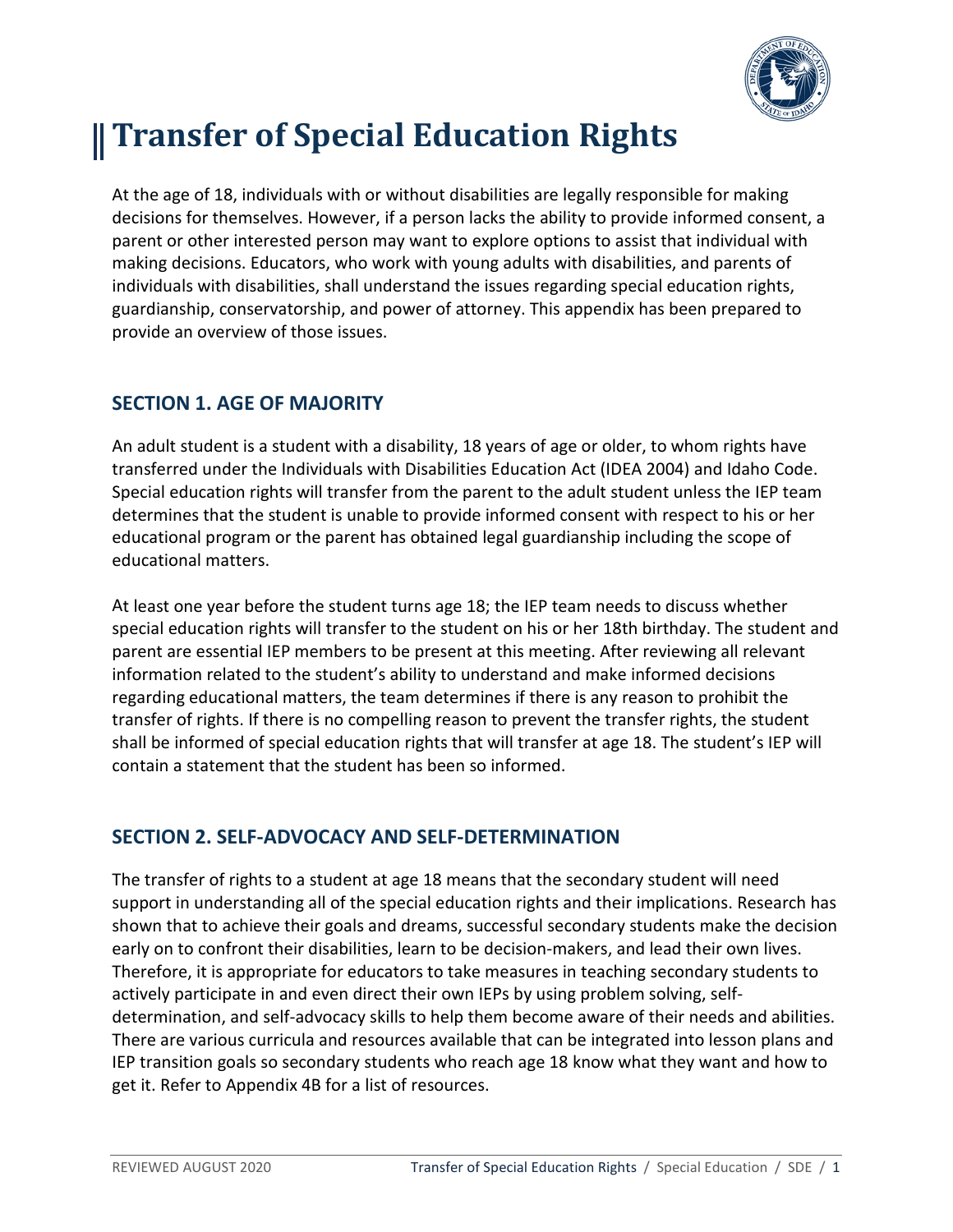Before the IEP meeting to discuss the transfer of rights, all evaluation data, test results, education records, teacher observations, student input, and parent input, including whether the parent intends to seek guardianship when the student turns 18 years old, should be reviewed by the IEP team. All of this information is used to decide if there is any reason why rights should not transfer.

Consideration should be given to the information or evidence that helps the IEP team answer the following questions:

- 1. Is the student capable of understanding his or her rights?
- 2. Is the student capable of exercising his or her rights?
- 3. Is the student capable of understanding the consequences of his or her decisions?

If the IEP team can answer yes to the questions stated above, then educators and parents should begin to look at how to assist the student in using the rights afforded to him or her at age 18. The IEP team can develop or revise an IEP to include activities and services that may assist the student. Even though the rights will transfer when the student actually turns age 18, the parent will still be a person very knowledgeable about the student; therefore, he or she can act as a member of the IEP team, invited by the student, the district, or both.

If the IEP team determines that the student lacks the ability to provide informed consent with respect to his or her educational program, the parent retains all special education rights. However, there is nothing in federal or state law that prohibits the IEP team from changing its decision at a later point in time. Of course, a new decision would be based on new information and input.

# **SECTION 3. GUARDIANSHIP**

### A. Definition

Guardianship is a court-ordered relationship between a competent adult (the guardian) and an adult with a disability. It is a means by which the law deals with the problems associated with an individual's inability to make decisions and give consent, i.e., how to have someone act (consent) for others who are unable to act for themselves. Both individuals and public and private agencies may serve as guardians.

A parent of a child under the age of 18 is the natural guardian of his or her child, and a court appointment is not necessary to create or validate the status of the parent. However, a parent does not automatically remain the guardian of a son or daughter with a disability when the son or daughter turns 18 years old. Only a court order can appoint the parent as guardian of his or her son or daughter who is 18 years of age or older. Educators who are working with students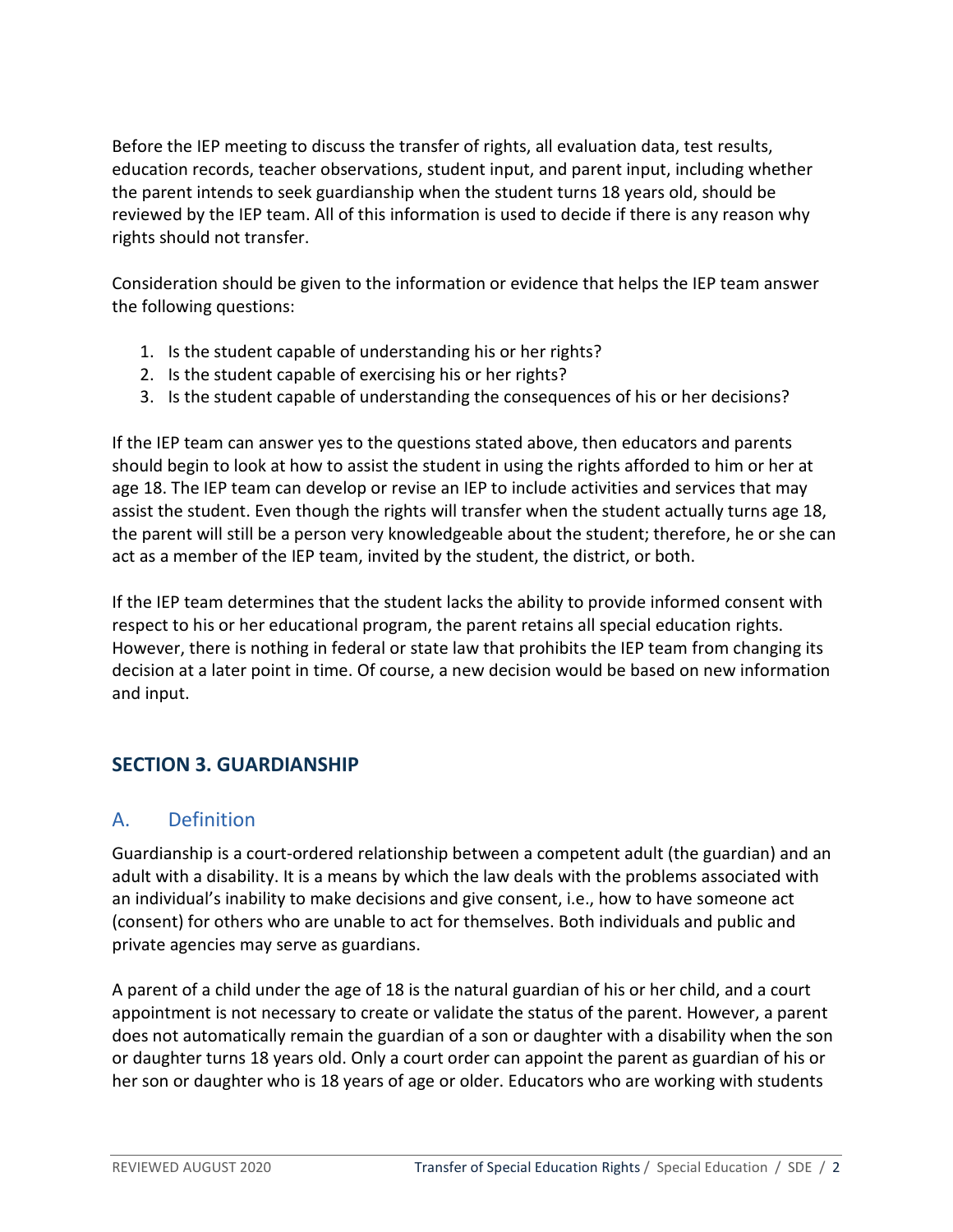who will be turning 18 years of age should assist families in contacting the appropriate agency for assistance.

#### B. Scope of Guardianship

The scope of a person's guardianship, whether it is complete or limited, should be tied to the extent of the person's competence. Thus, there are two types of guardianship:

1. Complete (or plenary) Guardianship

Plenary means full, complete, and unlimited. A plenary guardianship is one that gives the guardian full, complete, and unlimited authority to consent on the individual's behalf.

2. Limited (or partial) Guardianship

A limited guardianship (sometimes called partial guardianship) recognizes that the individual has partial competence in at least some areas of decision-making and therefore is able to give direct consent for some kinds of decisions.

The court order will specify the nature and scope of the guardianship.

#### C. Authority of Guardian

After a court appointment, the guardian becomes a substitute decision maker for the person with the disability. In addition, the court gives the guardian the authority to exercise specific rights on behalf of the person with the disability and takes those rights away from the person with the disability.

The powers of the guardian may include the following:

- 1. authority to determine the individual's residence, care, habilitation, education, and employment;
- 2. responsibility to assure that the individual<sup>''</sup> basic needs for food, clothing, and shelter are met;
- 3. authority to consent to medical care needed by the individual; or
- 4. responsibility to keep the individual's financial affairs in order.

Neither the Idaho Department of Education (SDE) nor the district has the responsibility or the authority to appoint a guardian for a student with a disability. If the parent or a relative wants to become the guardian of an individual with a disability, the district should direct him or her to contact legal counsel.